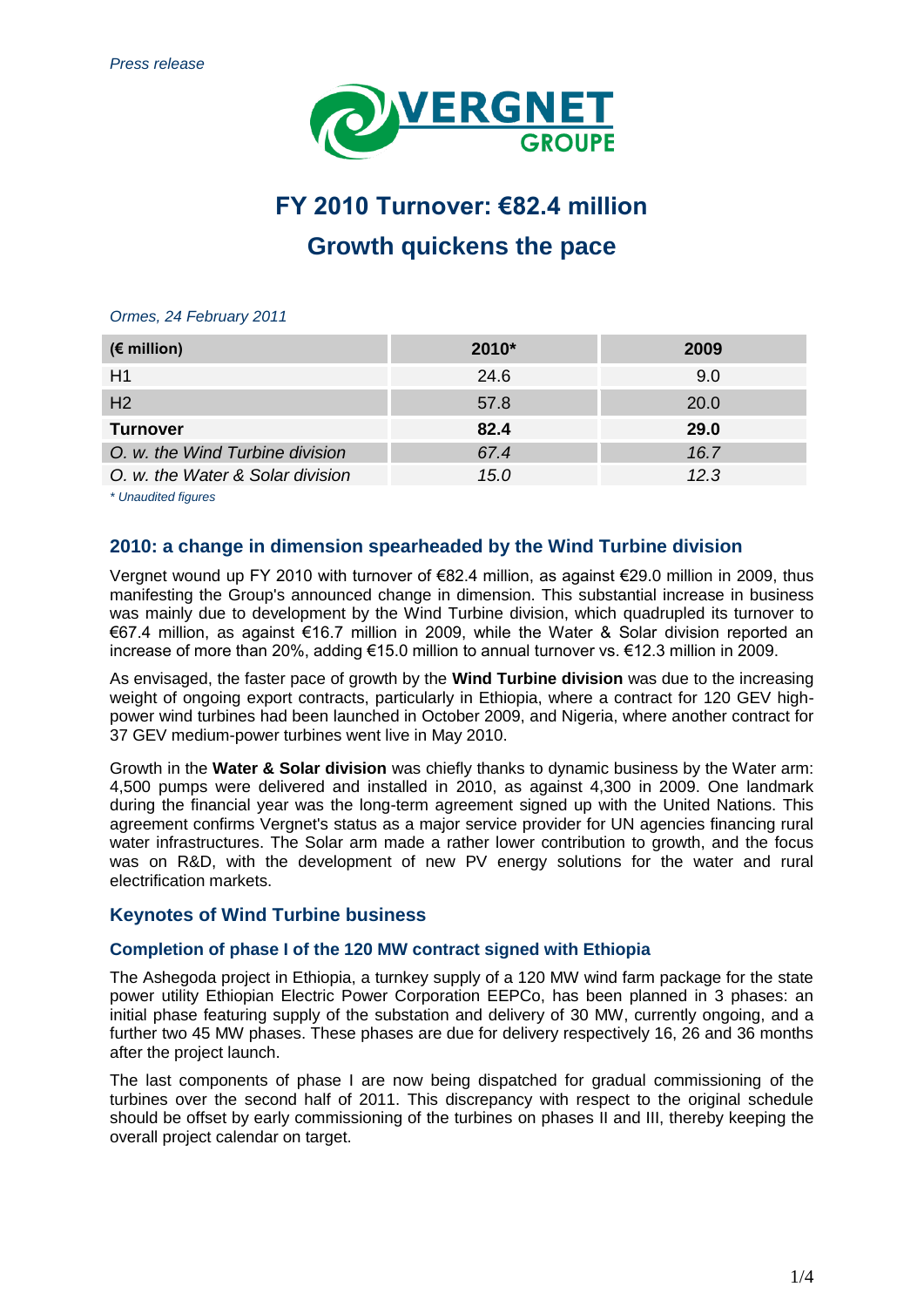#### *Press release*

#### **Implementation of a partnership with Alstom for phases II and III of the Ethiopian contract**

Alstom and Vergnet are now making arrangements for long-term cooperation with a view to developing their industrial and commercial synergies. This process will commence with the inclusion of Alstom on phases II and III of the Ashegoda wind farm project, thereby speeding up project implementation and meeting the new EEPCo specifications following the international classification of Mekele airport in proximity to the site.

The international classification entailed changes to air corridors, and thus major alterations to the locations initially planned for the wind turbines forming part of phases II and III. This kind of change in the customer's contractual responsibility will require further wind surveys to be conducted to ensure that the Vergnet class 3 turbines (which can be lowered in the event of cyclones, but have been designed for regular low-turbulence wind patterns) are suited to the new mountain locations subject to stronger winds.

In view of the major oncosts that would be incurred by the surveys (schedule discrepancy caused by delays) and the risk that the equipment may not be suitable, Vergnet offered to install Alstom class 2 turbines for EEPCo, which are better equipped to cope with these winds and can be delivered on a shorter timeline.

In accordance with this proposal, during the final phase of negotiations with EEPCo Vergnet will retain full project management and subcontract Alstom to deliver and supply 54 ECO 74 wind turbines. This solution is to the benefit of all parties involved, and will enable Vergnet to free up its internal industrial capacity and make it easier to reallocate resources towards its main market: export cyclone and island zones, and also the market of French overseas *départements* (DOM). With respect to the DOM market, the Request For Proposals launched by the government at the end of 2010 will enhance business as of 2012.

#### **Launch of a government RFP in the latter half of 2010 to boost the development of wind technology in French DOM overseas** *départements*

The RFP launched by the French government at the end of 2010 forms part of the Grenelle Environment Round Table (50% of renewable energy - 362 MW to be installed by 2020 in the French overseas *départements*). The project is open to all wind turbine developers, and is simultaneously geared towards boosting wind technology resources as a major benefit for the DOMs, and also development of a new forecasting and storage technology to reinforce island networks.

The total installed power output for RFPs targeting Guadeloupe, Réunion, Martinique and French Guiana over the first 2 years will be 150 MW (70 MW for 2010, already underway, and a further 80 MW scheduled for a second tranche in 2011). The RFP procedure entails, on the first tranche, a deadline for submission of bids in May 2011, selection over the latter half of the year, and the first deliveries of wind turbines as of 2012.

As a historic wind technology player in French overseas *départements* for more than 17 years through its local subsidiaries, boasting a unique range of cyclone-protected turbines and innovative storage/forecasting technology, Vergnet is a major partner for plant developers overseas. This gives the company a substantial edge to resume operations on its historic market in 2012 with solid profitable growth dynamics.

#### **Continued development of the Farwind MP market: 36 GEV MPs delivered in 2010**

Development of the medium power export market continued in 2010 with a number of small-scale contracts signed up recently (Nevis Island, New Zealand, Chile, Rodrigues Island etc.), the May launch of the Nigerian contract (37 GEV MPs), and also some new contracts: Kenya (2 wind turbines), Japan (2 turbines) and Mauritania (16 turbines). The Mauritania contract, signed at the end of 2010, will commence over the next few weeks and will make a large contribution to economic performance in FY 2011.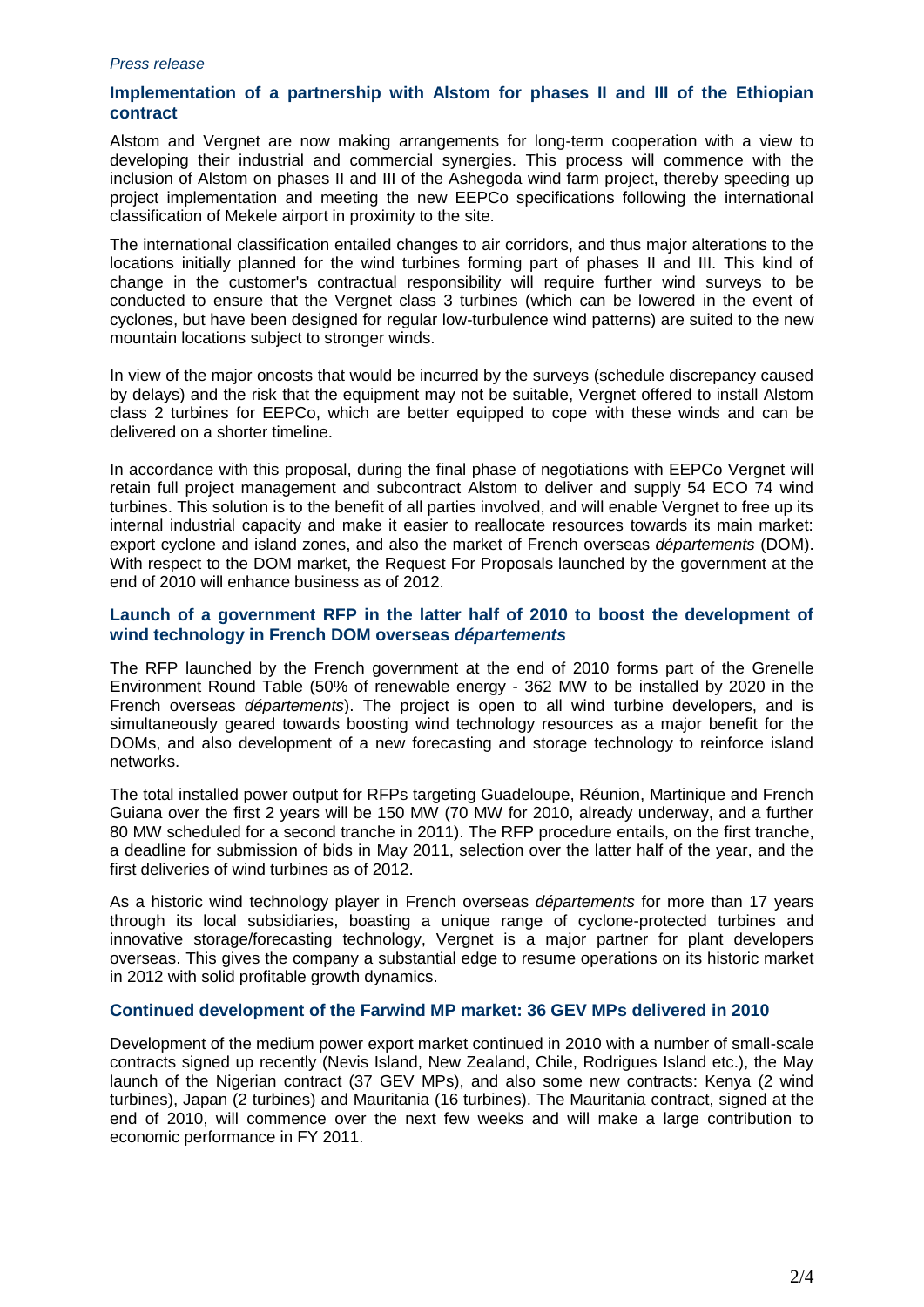#### **Signature of an agreement protocol with Eneria, a subsidiary of the Monnoyeur group, concerning the development of a wind-diesel solution for isolated networks**

Vergnet and Eneria, a subsidiary of the Monnoyeur group and distributor of Caterpillar engines, signed an agreement protocol on 23 February 2011 to develop a joint wind-diesel coupling solution.

Wind-diesel coupling in isolated areas where electricity production is chiefly based on fossil energy is an efficient means of reducing production costs, although it is often limited by a diesel plant which has not been designed for this application.

The Vergnet-Eneria agreement aims to combine Vergnet technology and the Caterpillar generator sets to perfect a highly innovative wind-diesel coupling system, fully integrated and automated, in order to produce major operating costs savings in windy areas.

A pilot facility will shortly be implemented at the Vergnet Group's Gommerville test site.

# **Outlook: continued solid growth in 2011 and 2012, requiring enhancement of Group equity**

At 31 December 2010 the **Wind division** order book (excluding options) stood at **48 GEV MPs and 92 GEV HPs** (or their Alstom equivalent on the Ashegoda project), with a current status of 31 to 48 MPs and 45 - 55 equivalent HPs in FY 2011, and 0 to 17 MPs and 37 - 47 equivalent HPs in FY 2012 (according to the sequencing of the various projects).

Further solid growth in 2011 will be mainly due to development of the export contracts signed by the Wind division (Ethiopia, Nigeria and Mauritania), followed up by new contracts in French overseas *départements*, to be announced following selection of bids by the contracting authorities in the course of the latter half of the year.

**With respect to FY 2010.** Vergnet is expecting operating profits of between €-6.7 million and €-6.5 million, as against the €-5.5 million to €-4.5 million initially announced, following the addition of oncosts incurred by modifications to the Ethiopian project. Using the carryforward margin recognition method on this type of long-term contract, the oncosts affecting the overall project margin exert an influence on the margin booked in FY 2010. The oncosts as projected, set out in contract to the account of the EEPCo utility, are presently being discussed.

With respect to 2011 and 2012, Vergnet has now confirmed its growth and profits targets:

In 2011 the Group plans to secure turnover of more than €120 million (€102 million of which will be covered by its order book) through an upturn in earnings.

In 2012, Group growth across all its markets, especially the resumption of its DOM operations, indicates profitable growth with turnover running at more than €150 million.

Following a phase of investment for development and industrialisation of the GEV HP, acceleration of growth considerably increases the working capital requirement, making it necessary to boost Group equity in the short term. Thus in 2010 Vergnet entered into discussions with a number of industrial and financial partners in order to secure long-term solutions to enable the group to continue its steady development.

# *Next update FY 2010 Results: 14 April 2011 after stock market close*